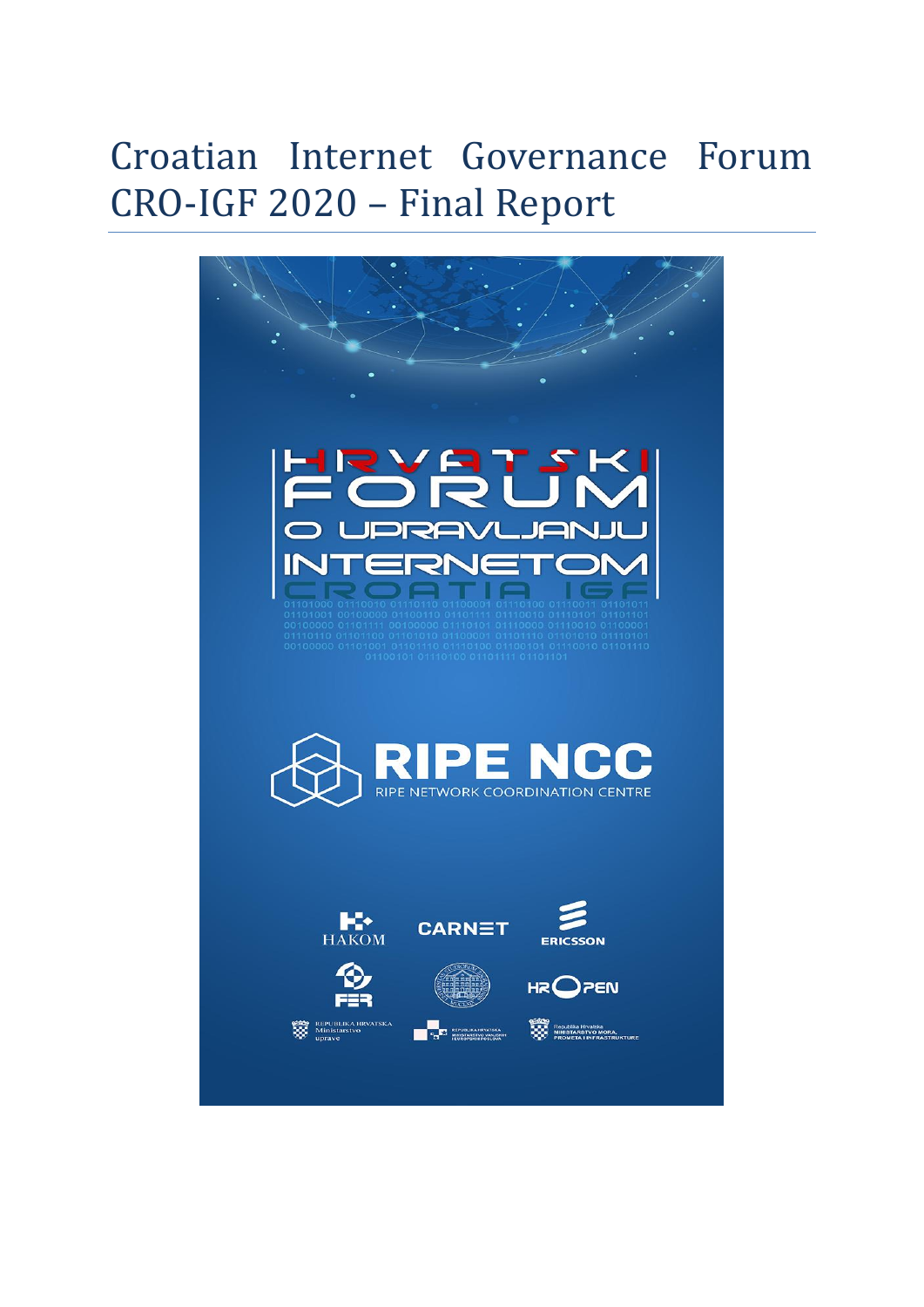

# <span id="page-1-0"></span>**What is Internet Governance Forum?**

The Internet Governance Forum (IGF) is a global initiative under the auspices of the UN with the idea of bringing together all interested parties to participate equally in discussions and issues relevant to Internet governance. The initiative was created in 2006 at the "World Summit on the Information Society" (WSIS) in Tunisia, decided by the UN Secretary-General, as an open platform for discussion on Internet governance issues. The immediate motivation for this decision was the need to dissolve the governance and regulation of the Internet to the involvement of the wider community, which provided insights that Internet governance topics spread from the topic of IP address to IP address, Internet protocols and domains. It is important that other stakeholders such as civil society, academia, industry and the private sector take active part in these debates along the state representatives.

The IGF does not have a decision-making mandate, nor does it adopt binding acts, but their results may affect the procedure, which have binding effects. The IGF, by drawing its conclusions and drawing attention to topics that are relevant, can influence decision makers and thus participate in forming an official national position or public policy in the field of internet governance.

The IGF is fully open to the participation of anyone interested in the issues of Internet stability, its security, usage and development. IGF is an annual event. Topics that will be discussed on the IGF can be suggested by anyone interested.

In addition to the global IGF initiative, there are regional (e.g. EuroDIG - European Dialogue on Internet Governance, SEEDIG - South East European Dialogue on Internet Governance), national (e.g. CRO-IGF), age (Youth IGF).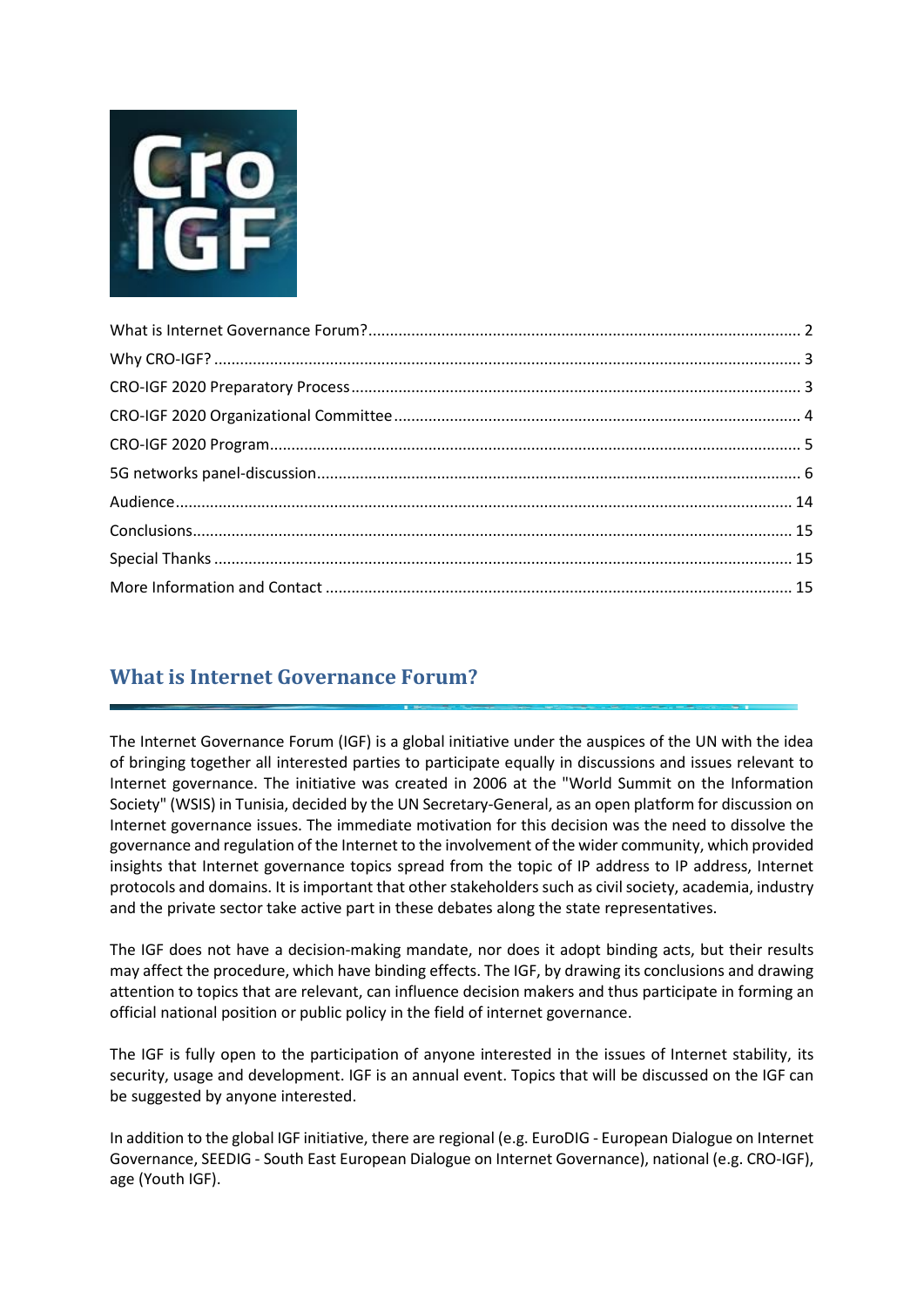IGF initiatives, especially national and regional ones, are important because they promote communication among all stakeholders, foster the development of a culture of dialogue among different stakeholders on internet-related issues, which helps in anticipating different perspective and interests.

Important principles on which the IGF is based are:

- o openness and transparency (allowing all interested parties to participate in the IGF, public insight into all parts of the IGF's work)
- o inclusivity (enable active involvement of all concerned)
- o bottom-up approach (involving the public in the creation of the IGF program)
- o is not intended for sale of goods and services
- o multi-stakeholder model (model of involvement of all stakeholders: academia, business sector and industry, civil society organizations and state and public administration)

## <span id="page-2-0"></span>**Why CRO-IGF?**

The National IGF has been running for five years now as a platform for open and inclusive multistakeholder discussions on Internet governance issues in Croatia. The first CRO-IGF was held in Zagreb on May 6, 2015 at the Faculty of Electrical Engineering and Computing, University of Zagreb. One of the topics discussed was about the benefits that CRO-IGF as a platform could bring to Croatia. Report from the first CRO-IGF is available at http://www.intgovforum.org/cms/documents/igf-initiatives/igfregional-and-national-initiatives/igf-regional-and-national-initiatives-2015 -1 / 504-Croatia-igf2015 report-1

The goals of CRO-IGF are to:

- $\circ$  point out to various stakeholders the opportunities for involvement in Internet governance processes relevant to their business and activities, and to encourage dialogue and, if necessary, help in capacity building for better understanding Internet-related topics;
- o empower and interest all stakeholders in Croatia to actively participate in national, and then directly or indirectly, regional and international Internet governance processes;
- <span id="page-2-1"></span>o identify Internet governance topics important to Croatia.

# **CRO-IGF 2020 Preparatory Process**

The preparatory process for the 2019 annual event began in May 2019. The Organizing Committee prepared a call for topics and, based on the proposed topics, prepared a Forum program consisting of two panel discussions:

- 1. Security of 5G Networks
- 2. Strategic, legislative, ethical and linguistic aspects of artificial intelligence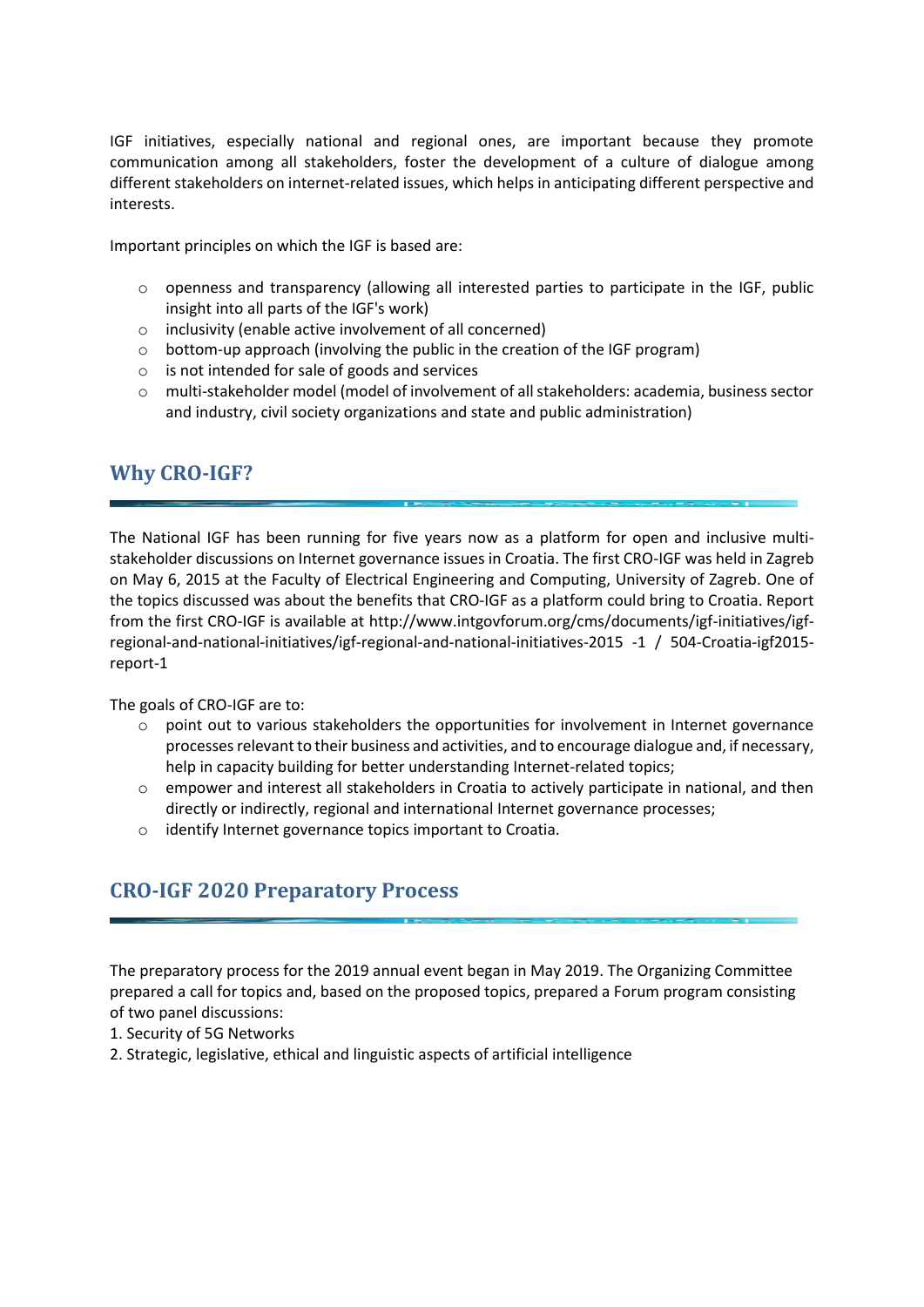# <span id="page-3-0"></span>**CRO-IGF 2020 Organizational Committee**

| <b>Academic Community:</b>                       | <b>Private sector/Industry:</b>                |
|--------------------------------------------------|------------------------------------------------|
| Dražen Dragičević, Faculty of Law, Univeristy of | Milan Živković, Ericsson Nikola Tesla          |
| Zagreb                                           |                                                |
| Marin Vuković, Faculty of Electrical Engeneering |                                                |
| and Computing, University of Zagreb              |                                                |
| <b>Public Sector:</b>                            | <b>Internet Users/Civil Society:</b>           |
| Tihomir Lulić, Ministry of Foreign and Euorpean  | Kristijan Zimmer, Croatian Open Systems Users' |
| <b>Affairs</b>                                   | Group, HrOpen                                  |
| Leda Lepri, Ministry of Administration           |                                                |
| Krešo Antonović, Ministry of Maritime Affairs,   |                                                |
| <b>Transport and Infrastructure</b>              |                                                |
| Nataša Glavor, CARNET, MAG Member                |                                                |
| Zdravko Jukić, HAKOM, GAC Representative         |                                                |

#### **CRO-IGF Organizational Committee Members:**

Tihomir Lulić, Ministry of Foreign and Euorpean Affairs Leda Lepri, Ministry of Administration Krešo Antonović, Ministry of Maritime Affairs, Transport and Infrastructure Dražen Dragičević, Faculty of Law, Univeristy of Zagreb Marin Vuković, Faculty of Electrical Engeneering and Computing, University of Zagreb Milan Živković, Ericsson Nikola Tesla, Zagreb Nataša Glavor, Croatian Academic and Research Netwotk - CARNET, MAG member Kristijan Zimmer, Croatian Open Systems Users' Group, HrOpen Zdravko Jukić, Croatian Regulatory Authority for Network Industries (HAKOM)

#### **CRO-IGF 2020 Executive Committee Members:**

Hrvoje Hadžić, Ericsson Nikola Tesla Zdravko Jukić, HAKOM Nataša Glavor, CARNET, CRO-IGF 2019 Chair

More detailed information on organizations with representatives on the CRO-IGF Organizing Committee:

| Ministry of Foreign and Euorpean Affairs       | http://www.mvep.hr/             |
|------------------------------------------------|---------------------------------|
| Ministry of Administration                     | https://uprava.gov.hr/          |
|                                                |                                 |
| Ministry of Maritime Affairs, Transport and    | http://www.mmpi.hr/             |
| Infrastructure                                 |                                 |
| Croatian Academic and Research Network -       | http://www.carnet.hr/           |
| <b>CARNET</b>                                  |                                 |
| Faculty of Law, Univeristy of Zagreb           | https://www.pravo.unizg.hr      |
|                                                |                                 |
| of Electrical<br>Engeneering<br>Faculty<br>and | https://www.fer.unizg.hr        |
| Computing, University of Zagreb                |                                 |
| Ericsson Nikola Tesla                          | http://www.ericsson.hr/homepage |
|                                                |                                 |
| Croatian Open Systems Users' Group, HrOpen     | http://www.open.hr/             |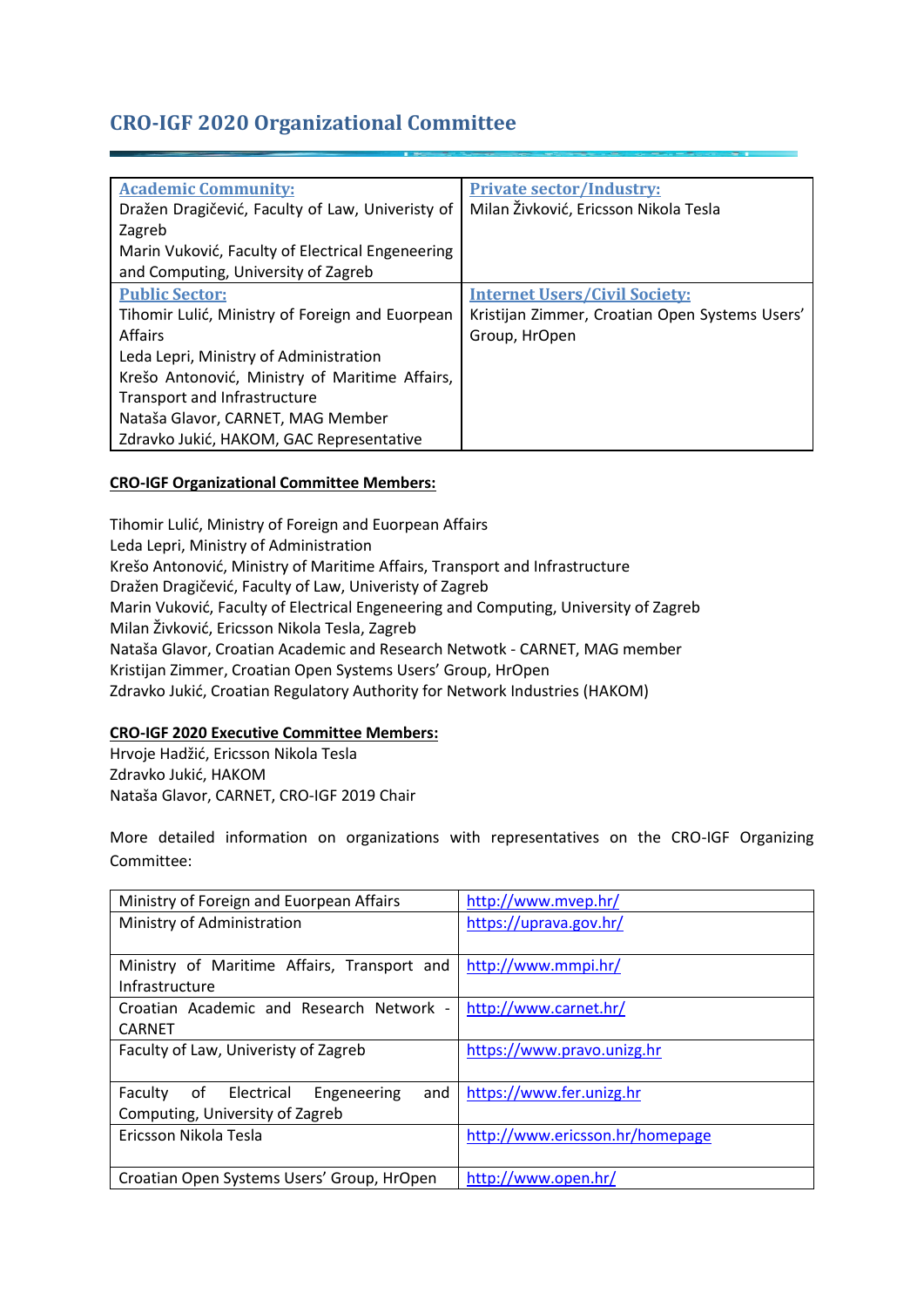|                    |  | Croatian Regulatory Authority for Network   http://www.hakom.hr |
|--------------------|--|-----------------------------------------------------------------|
| Industries (HAKOM) |  |                                                                 |

CRO-IGF web site is available at [http://www.carnet.hr/carnet\\_events/cro\\_igf](http://www.carnet.hr/carnet_events/cro_igf)

<span id="page-4-0"></span>CRO-IGF community contact could be reached using email addres[s cro-igf@carnet.hr](mailto:cro-igf@carnet.hr)

## **CRO-IGF 2020 Program**

The fifth Croatian IGF was held in Zagreb on December 13, 2019 at the premises of the Faculty of Electrical Engineering and Computing. This one-day event had the following agenda:

- 1. Welcome speeches by CRO-IGF Chair and President of the HAKOM Council
- 2. Security of 5G Networks
- 3. Strategic, legislative, ethical and linguistic aspects of artificial intelligence 4. Informal socializing

Tonko Obuljen, President of the HAKOM Council, greeted the attendees, after which Nataša Glavor of CARNET, the Chair of this year's CRO-IGF, gave an overview presentation of the current global Internet Governance issues.



Tonko Obuljen, president of the Councel of HAKOM holds the opening statement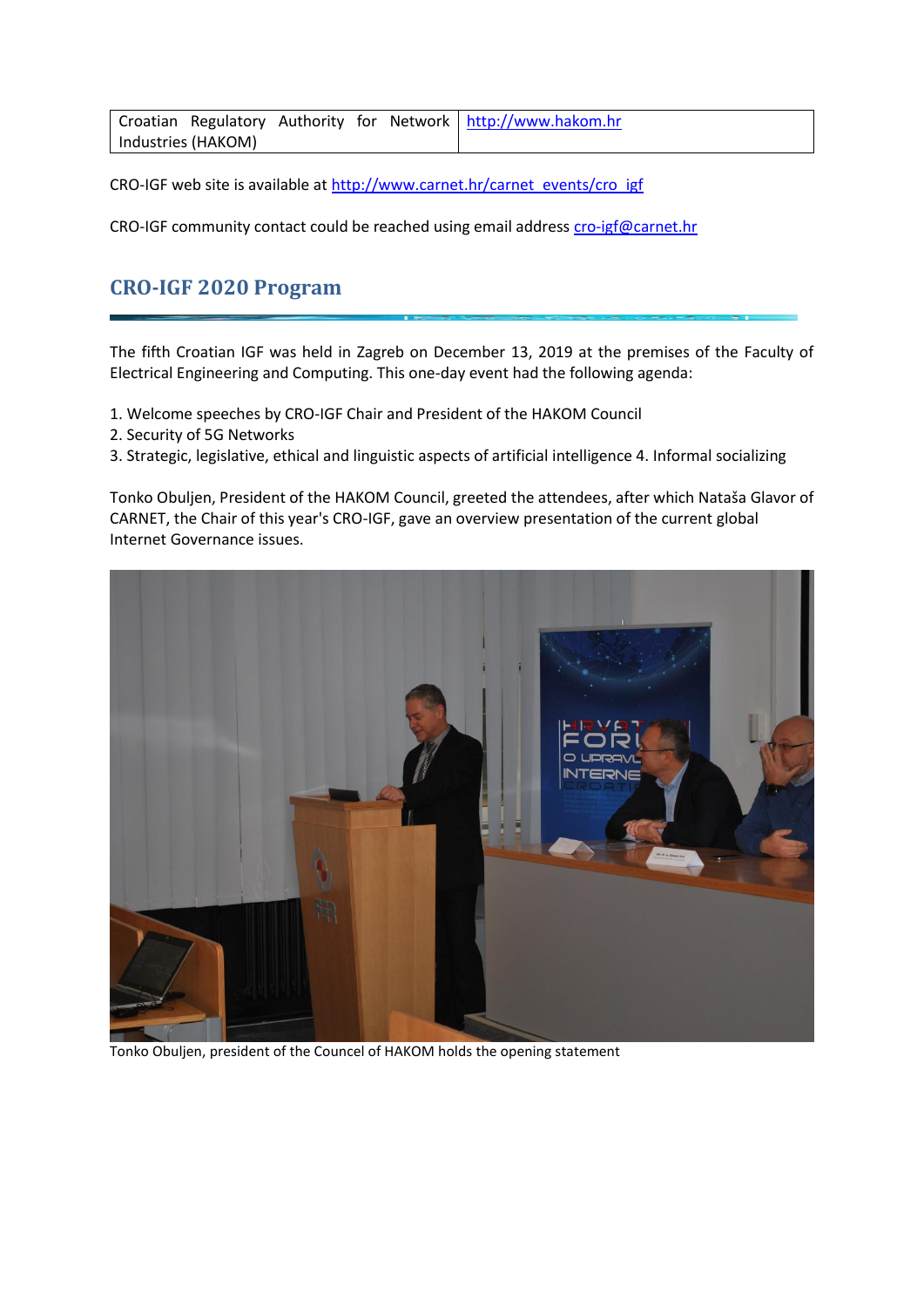

Nataša Glavor, CRO-IGF 2019 Chair gives an overview presentation of the current global IG issues

## <span id="page-5-0"></span>**Security of 5G networks panel discussion**

#### **Panel Participants:**

#### **Panelists**

- o Kristina Posavec, Deputy Secretary of State, Central Government Office for the Development of the Digital Society
- o doc. dr. sc. Stjepan Groš, Faculty of Electrical Engineering and Computing, University of Zagreb
- o Milan Živković, Director, Strategy and Business Development, Ericsson Nikola Tesla
- o Hrvoje Nenadić, Cyber Security Officer, Huawei
- o Zdravko Jukić, Deputy Executive Director, HAKOM

#### **Moderator**

o Tamara Tafra, Diplomatic Advisor (Cyber), Ministry of Foreign and European Affairs, Permanent Representation of the Republic of Croatia to the EU in Brussels

#### **Topics discussed in the panel:**

- $\circ$  Security issues of 5G networks as a basis for new applications of communications networks
- o Different approaches to cyber security worldwide
- o Measures taken by manufacturers of electronic communications network equipment to ensure the high security of their products and solutions
- o A common European approach to addressing the security of 5G networks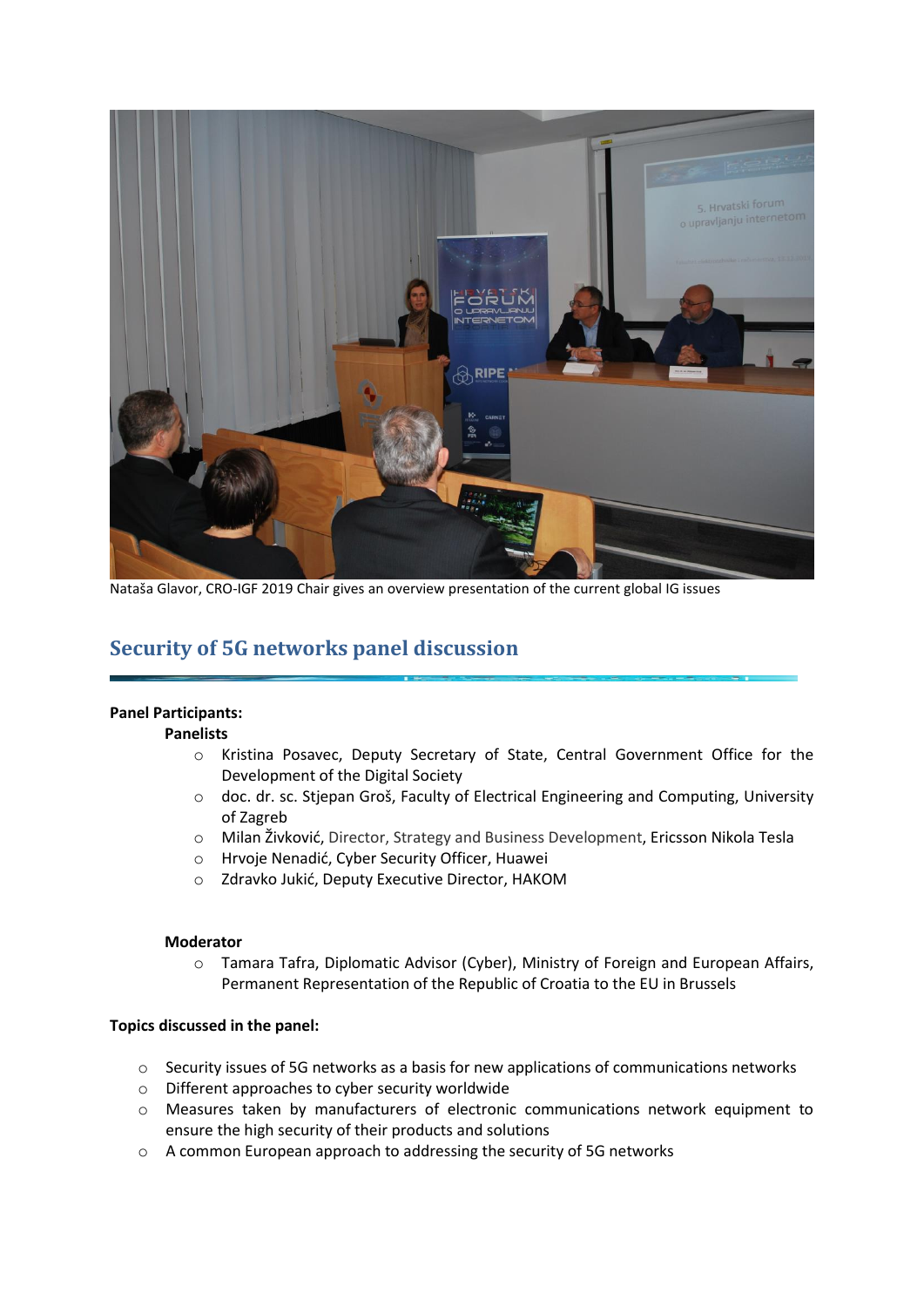#### **Messages from the panel discussion:**

Message 1: The telecommunications network is the basis for the application and development of other technologies, including the Internet of Things (IoT) and artificial intelligence. That is why it is of great importance to ensure the cyber security of that network. In the European Union, much attention is paid to the security of telecommunications networks, and in particular the new emerging 5G network, which is expected to provide a range of new services.

Message 2: Coordinated risk assessment action for 5G networks was carried out across the EU, at each Member State and EU level. In response to perceived risks, a Toolbox is being developed to mitigate security risks. Toolbox tools should be published and available for use by the beginning of the year 2020 to all EU Member States. As one of the tools in the Toolbox would be Certification of the device vendors and the network itself.

Message 3: The certification process brings many challenges. The certification process should prevent system security breachesto happen, but it cannot ensure it. Additional problem is that the certification process is taken from other domains, which do not develop as fast as digital technology, and there is a justifiable fear that certification would not solve the problem for which it was originally introduced.

Message 4: It is almost impossible to constantly check whether functionality that was not supposed to be there in the network is somehow installed in the network through a 5G device. That would require time, people and great financial resources. One possible scenario of a potential attack is, for example, spreading malware through the network using patch management infrastructure and procedures. There may be security tests that might help preventing this situation, but it's impossible to test something you don't know is there.

Message 5: Security of 5G networks is the responsibility of everyone - states, regulators, manufacturers, service providers. Everyone should show their share of responsibility and contribute to security in their domain.

Message 6: Certification may not be ideal tool, but it is a standardized framework for classifying the extent to which certain software is secure. It is a living process that needs to be constantly upgraded. It would be important to introduce greater transparency and to ensure the supply chain so that manufacturers have more suppliers at hand and do not depend on only one. That could help to disperse risk so that it is not passed on to telecommunications providers only.

Message 7: Providers should take care of the security of all parts of their network, having in mind security by design principles when designing and setting up the network. Knowledge transfer should be present, regularly assessing risks, monitoring vulnerabilities, managing software patches and upgrades, and having collaboration between telecom vendors and providers to prevent vulnerable systems exposure as soon as possible by installing upgrades, patches, or applying workarounds and preventing unauthorized access.

Message 8: Nobody thinks of vendors as malicious. But the fact is that the equipment supplier has privileged access to the network of service providers. This means that at any time, at least theoretically, vendor can access the core part of the network with highest access privilege granted. Normally, this equipment does not change for 10-15 years after installation on the network. This creates an opportunity for the 5G vendor to control the telecommunications provider.

Message 9: Huawei, for example, already has provider-aligned procedures in place that do not grant permanent access to the core network without access control. The equipment manufacturer receives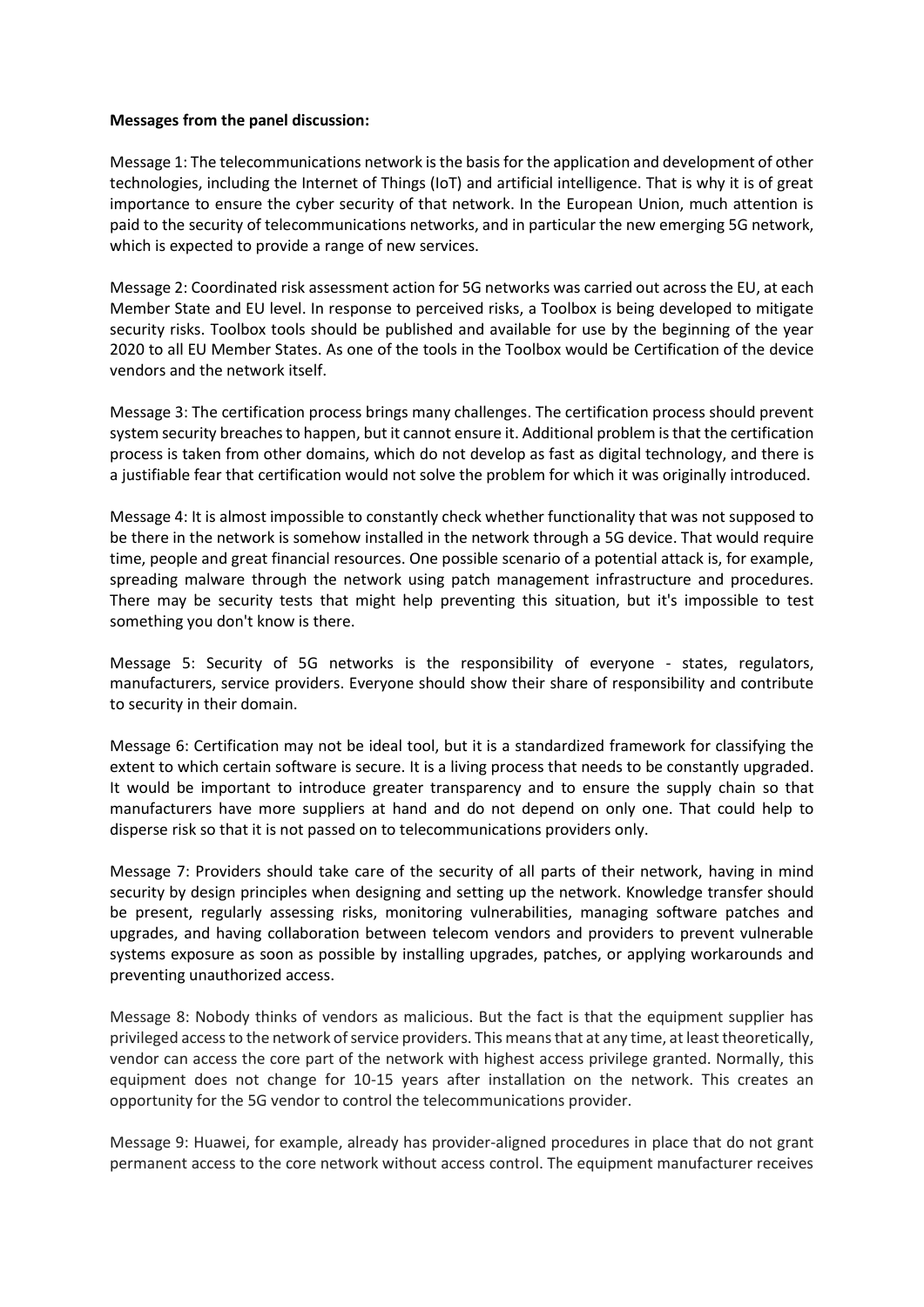one-time access passwords from the telecommunications service provider upon the request which must contain the reasons for requesting access.

Message 10: A possible suggestion for improving the certification process could be that EU companies should be given more emphasis. The EU is seeking to encourage 5G manufacturers to counterbalance the global market. It needs to invest and collaborate with European companies such as Nokia, Ericsson. In the long run, this can help us to have this technology developed in the European Union.

Message 11: However, it is not realistic to expect citizens to think strategically, to buy perhaps more expensive and inferior services in the short term in order to secure an EU strategic advantage in the long run. The state strives for regulatory and legal frameworks to ensure that users do not care about manufacturers or bother with security issues.

Message 12: We doubt Croatia can be a leader in 5G technology. Hopefully the toolbox won't have a postlab test - it's not possible to test telecom software that way. The problem with depositing source code is copyright issue and this will not increase security. The foundation of security is trust, which cannot be tested. But there are procedures and standardization such as 3GPP (security by standards), standards in the production of telecom solutions (security by design), design, i.e. implementation of networks, and exploitation i.e. access controls. If we go in this direction, we as Europe have a chance to step out.

Message 13: The readiness of the Republic of Croatia for the 5G network will depend on telecommunication service providers and their business decisions on when to start deploying the 5G networks and at what pace. Regulation can shape this process to a certain extent.

Message 14: Educating and reporting on early failures can certainly help to point out the bad solutions, malicious behaviour and legal consequences that may have followed.

Message 15: To Huawei business comes first, and maintaining its image is its most important interest. All participants in this process should work to jointly assess the risks and minimize the harm that could be done by exploiting the vulnerabilities discovered.

Message 16: E.g. one of the non-technical measures could be that states that do not have an independent legislative system cannot enter the 5G race. The question is how to regulate it and even determine this is the case.

Message 17: The reasons for the EU's lag in 5G coverage is a fragmented market, decisions by countries to authorize the use of the frequency spectrum and unequal price for spectrum in European countries, where high prices prevent operators from investing.

Message 18: Ericsson Nikola Tesla has piloted 5G networks with two telecommunications providers. They believe Croatia will have a 5G network next year. Frequencies are expected to be authorized to use next year and everything should be ready for implementation.

Message 19: As part of the 5G Action Plan, a request for interest was sent that by the end of 2020, each EU Member State should have a larger city with a developed and enabled 5G network. One city in the Republic of Croatia was selected for this pilot project implementation where a 5G network would be commercially introduced. We hope to launch a wider commercial 5G implementations outside this designated 5G city next year.

Message 20: Frequencies for the 5G network will be available when the television transition is completed, and there is currently a public consultation for anyone interested in participating in this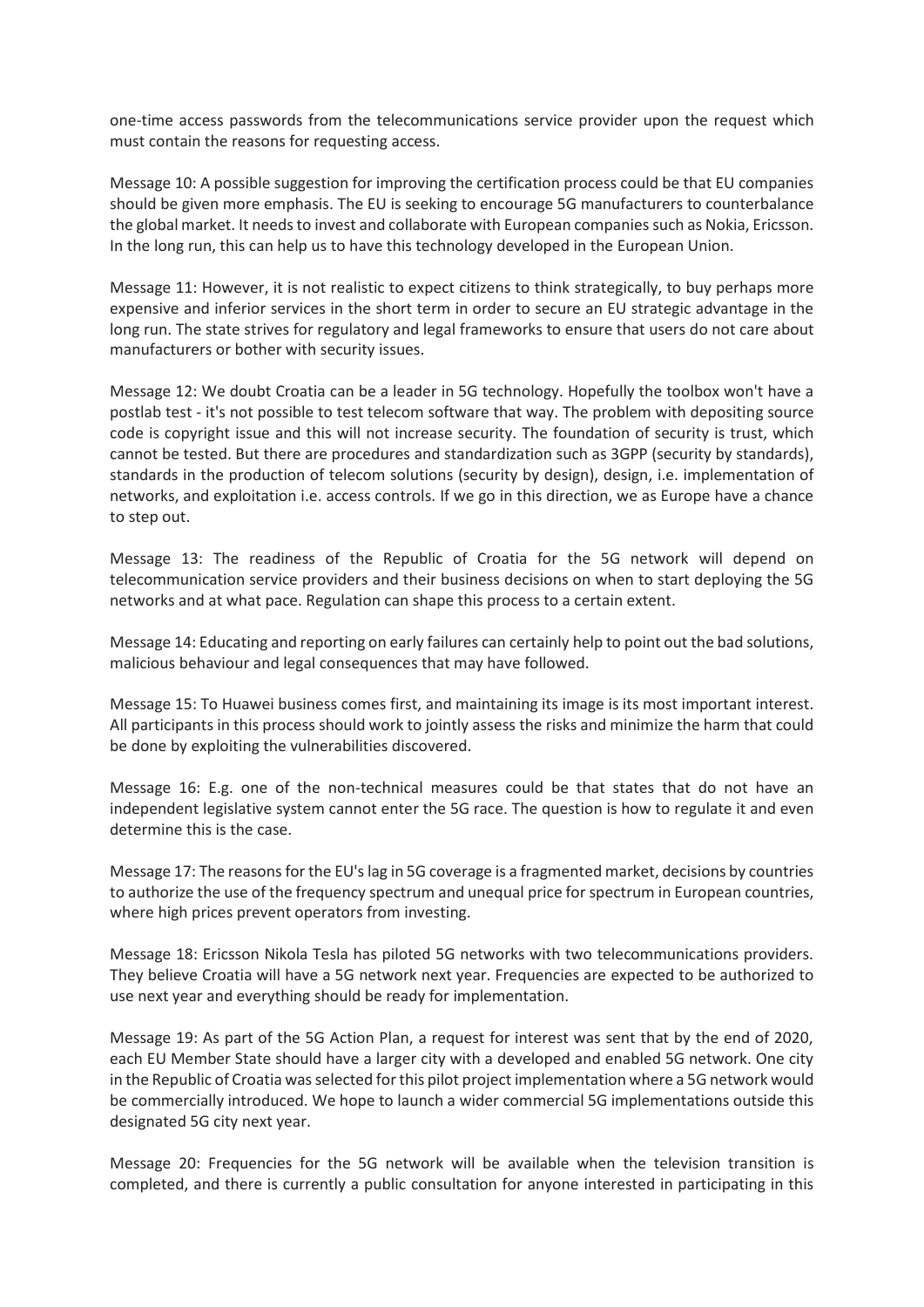process. Optical capacities are also needed to connect the 5G infrastructure, not everything will be possible to go by air. Legal restrictions regarding the deployment of optical infrastructure are currently an obstacle, but we expect that this will be addressed soon. A common EU firm stance on implementing 5G networks would be desirable.

Message 21: The reason why there are no longer vendorsinterested in testing and research in this area is of many entry barriers regarding in this field. Ericsson Nikola Tesla invests 17% of its profit in R&D. The Korean market is the most developed one. We expect that in the future, more focus will be on virtualisations and software development. Huawei also invests heavily in R&D, 5G is a demanding market and few companies can afford such long-term investment, manufacturers are more oriented to the application market where investments are lower.

Message 22: The market shows that, unlike the time when GSM was developed, when we had a dozen telecom vendors, today most of the big manufacturers have either disappeared from the market or merged with other manufacturers, so today we have only three or four companies globally. Companies enter their patents into standards, and it is very difficult for a company that is not active in standardization process to enter that market because it would depend on all companies that were active in developing standards, which in practice means that it would not be able to compete with them.

Message 23: 5G is just the next generation of mobile technology. The problem is that with the 4G network and smartphones, we have saturated, profits stagnate or fall. Technology that would reduce its price tenfold over 4G, and allow for further development of the carrier, was needed and that is why 5G emerged.

Message 24: There is a widespread concern about the danger of multiple base stations. And for 4G it takes a lot of base stations. 5G has directional antennas capability. With increasing frequency, the penetration of signals and radiation decreases. Rural areas will not be covered by 5G networks that offer low latency and very high speeds. Currently there is no 5G stand-alone, but 4G infrastructure is being used.

Message 25: Roads are being equipped with Internet infrastructure in the European Union to prepare for autonomous and semi-autonomous vehicles. How are we doing with these serious projects? Ericsson Nikola Tesla and its partners are working on the development of private 5G networks. Ericsson's new US factory is fully equipped with 5G infrastructure. Huawei worked on the application of 5G technology in remote mining. It was a surface mine, people operated remotely, semiautonomous 5G technology is used.

Message 26: The Republic of Croatia is in the process of planning e-mobility activities and autonomous vehicles to be implemented next year. The CEF Regulation in the new CEF2 - Connecting Europe Facility, foresees new 5G corridors. The regulation will be adopted next year and the network of autonomous road corridors will be announced. Other programs also provide funding for this type of infrastructure. Completion of this strategic document is a priority according to the Prime Minister's statement.

Message 27: We do not know if the country has plans to contract with neighbouring states in that corridor and whether we as a state have a plan to define corridors with neighbouring states, regardless of these grants.

Message 28: State and regulators play the biggest role in achieving security of 5G networks, and the individual users can have very limited influence.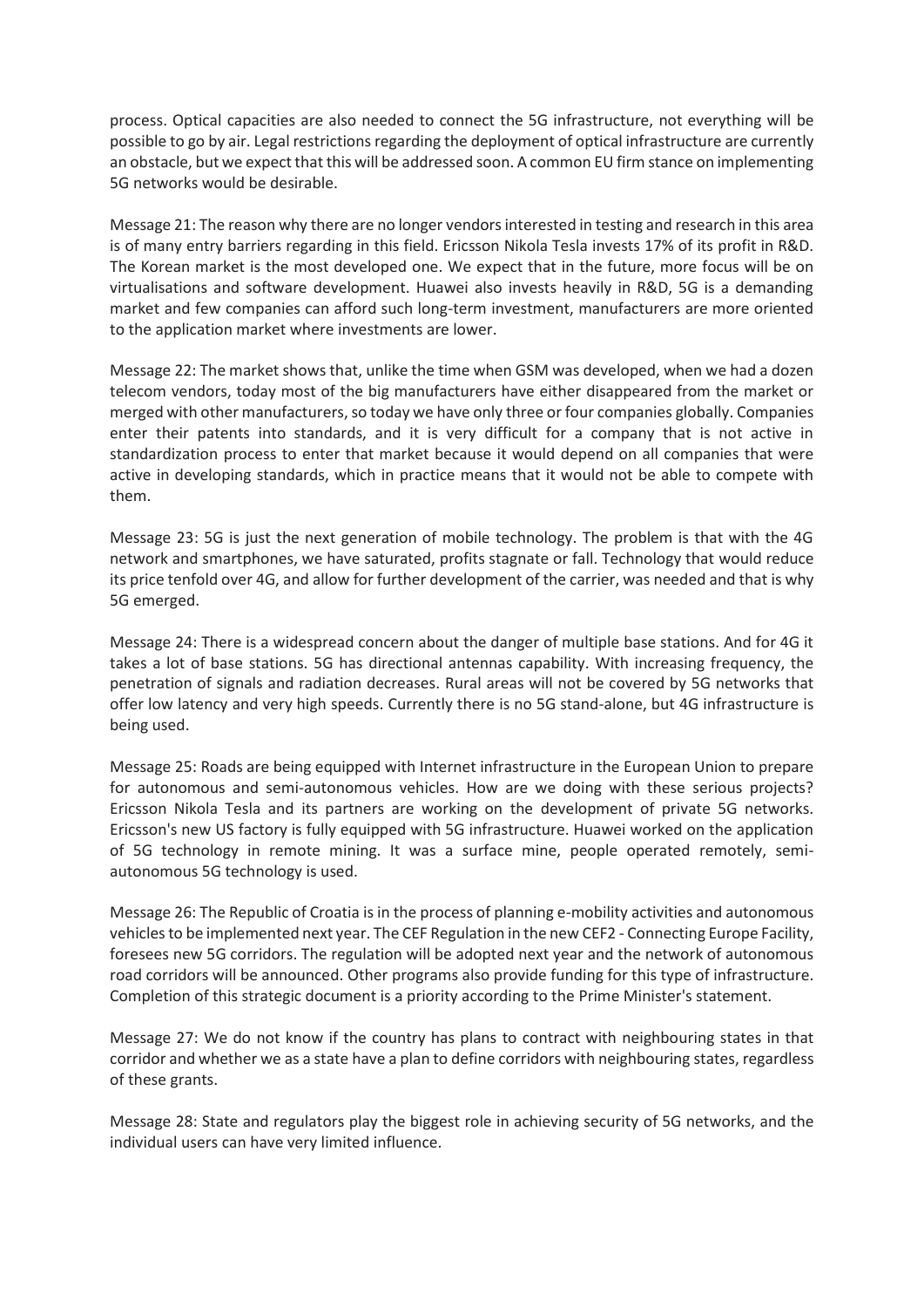Message 29: There is still an open public hearing on 5G networks that everyone can get involved with, available at https://e-rasprave.hakom.hr/erasprava/public/discussions/545#\_Toc19714487

Message 30: Security of 5G networks will be a topical issue during the Croatian Presidency of the European Union first half of this year 2020.



Panel Participants on Security of 5G Networks

# **Panel discussion on strategic, legislative, ethical and linguistic aspects of artificial intelligence**

#### **Panel Participants**

#### **Panelists:**

- o Mario Antonić, Secretary of State, Ministry of the Economy, Industry and Crafts
- o Marijana Šarolić Robić, Director of PWN Zagreb
- o doc. dr. sc. Hrvoje Lisičar, Faculty of Law, University of Zagreb
- o prof. dr. sc. Marko Tadić, Faculty of Philosophy, University of Zagreb
- o prof. dr. sc. Sven Lončarić, Faculty of Electrical Engeneering and Computing, University of Zagreb

#### **Moderator:**

o Tanja Ivančić (Newspaper Večernji list)

#### **Topics discussed in the panel:**

- o On a strategic document related to the development and application of artificial intelligence in the Republic of Croatia as part of the national legislation plan
- $\circ$  Ethical and moral dilemmas in the development and use of artificial intelligence
- o On the need to regulate the field of artificial intelligence
- o The importance of natural language in artificial intelligence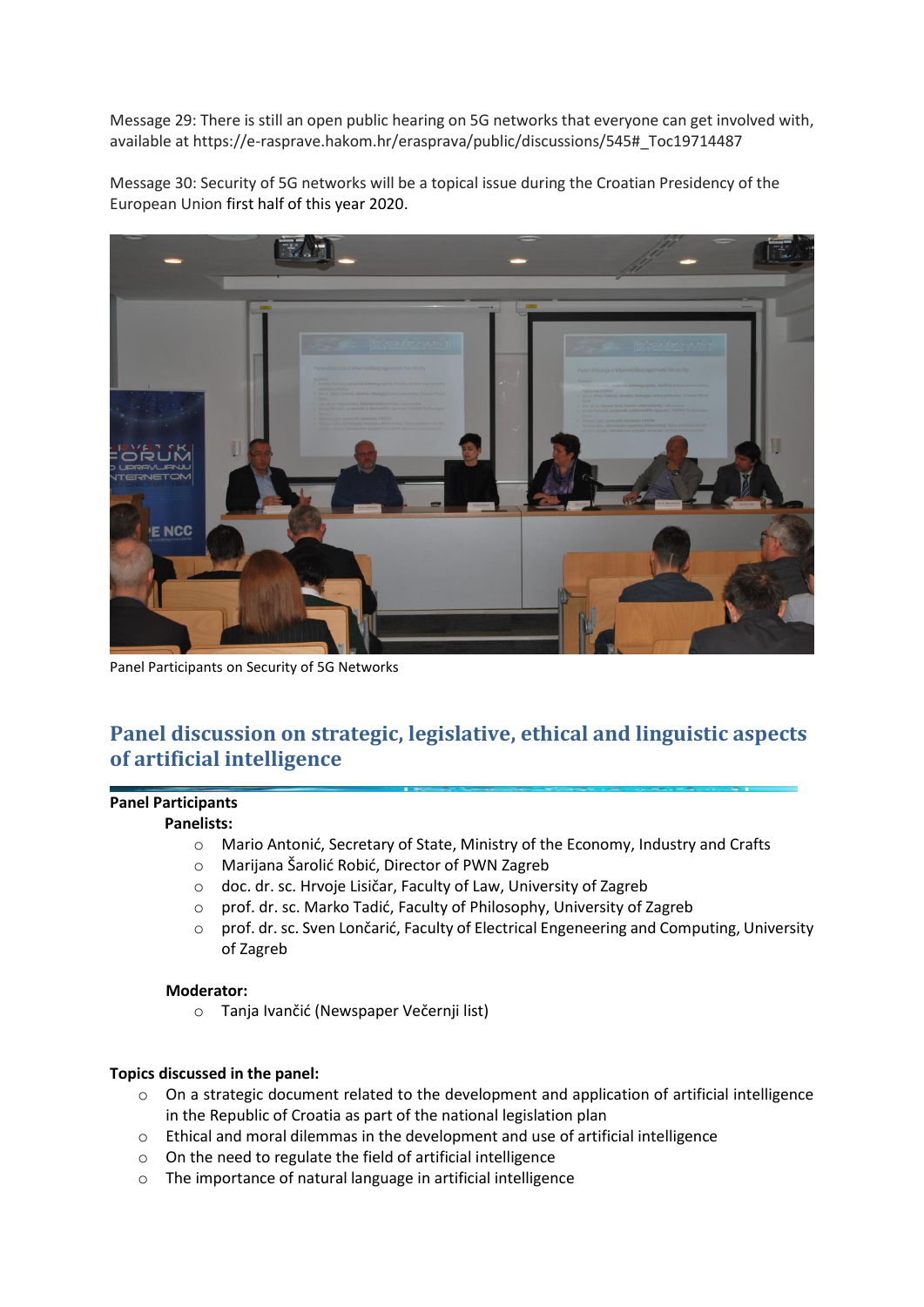#### **Messages that could be heard on the panel:**

Message 1: Artificial intelligence should be useful to everyone, not something to be feared of. It signifies a shift and change in the way society works. Artificial intelligence is not a new term, but its popularity has grown tremendously in the last few years. For about 40 years, we have been dealing with the intriguing idea that machines could do some repetitive work, that increasingly complex procedures could be automated and that new applications, such as autonomous vehicles, could be introduced.

Message 2: The ability of artificial intelligence algorithms to learn is not adaptive and particular caution should be taken when using the term "learning" while referring to machine learning.

Message 3: Although data show that 34% of people are globally familiar with the concept of artificial intelligence, the question is how many really understand what this is about. Artificial intelligence includes a wide range of technologies used.

Message 4: It is important to educate yourself and your children on how to check the relevance of information, which is not easy at a time of fake news.

Message 5. A strategic document is currently under development regarding the development and application of artificial intelligence in the Republic of Croatia, as part of the national legislation plan. The planned completion of the document is by the end of this year, 2019.

Message 6: We are not yet sufficiently aware that engaging in data-driven and artificial intelligence decision-making is our personal interest. This algorithms and the information used will soon influence whether you will be granted credit or not.

Message 7: It is important to decide what we want as a state through our strategy. From a government perspective, this is a strategic document, a framework in which the scientific sector, civil society, industry, and therefore all stakeholders, must also participate. It should be stated what are the strategic determinants of economy, research and development, smart specialization. The strategic document is the basis of the operational plan for the withdrawal of EU funds and the RH 20/30 strategy. We want to include artificial intelligence in all strategic settings, where all stakeholders will have the opportunity to get involved in withdrawing funds from EU, UN, Horizon funds and will be able to use it to develop and / or apply artificial intelligence.

Message 8: As far as ethical and moral dilemmas related to the development and use of artificial intelligence are concerned, it is global topic and something will certainly need to be done. There is no artificial intelligence without opening the data and using it. We may soon have a law on the use of artificial intelligence, we don't know that. In any case, we want artificial intelligence to benefit everyone, meaning humanity.

Message 9: We have given confidence to the economy, and instead of regulating the field of artificial intelligence, have chosen to co-regulate it. Indicators show that artificial intelligence will need to be regulated. One of the reasons for the weak regulation of new technologies is the fear of limiting creativity, development and investments. However, we are now facing situations when democracy is threatened. Artificial intelligence regulation is needed as soon as possible. Priority is given to autonomous vehicles and autonomous weapons for military purposes.

Message 10: Ethical guidelines adopted at EU level concern legality, ethics and robustness. The document was created as a policy document and a recommendation for investment, and it shows the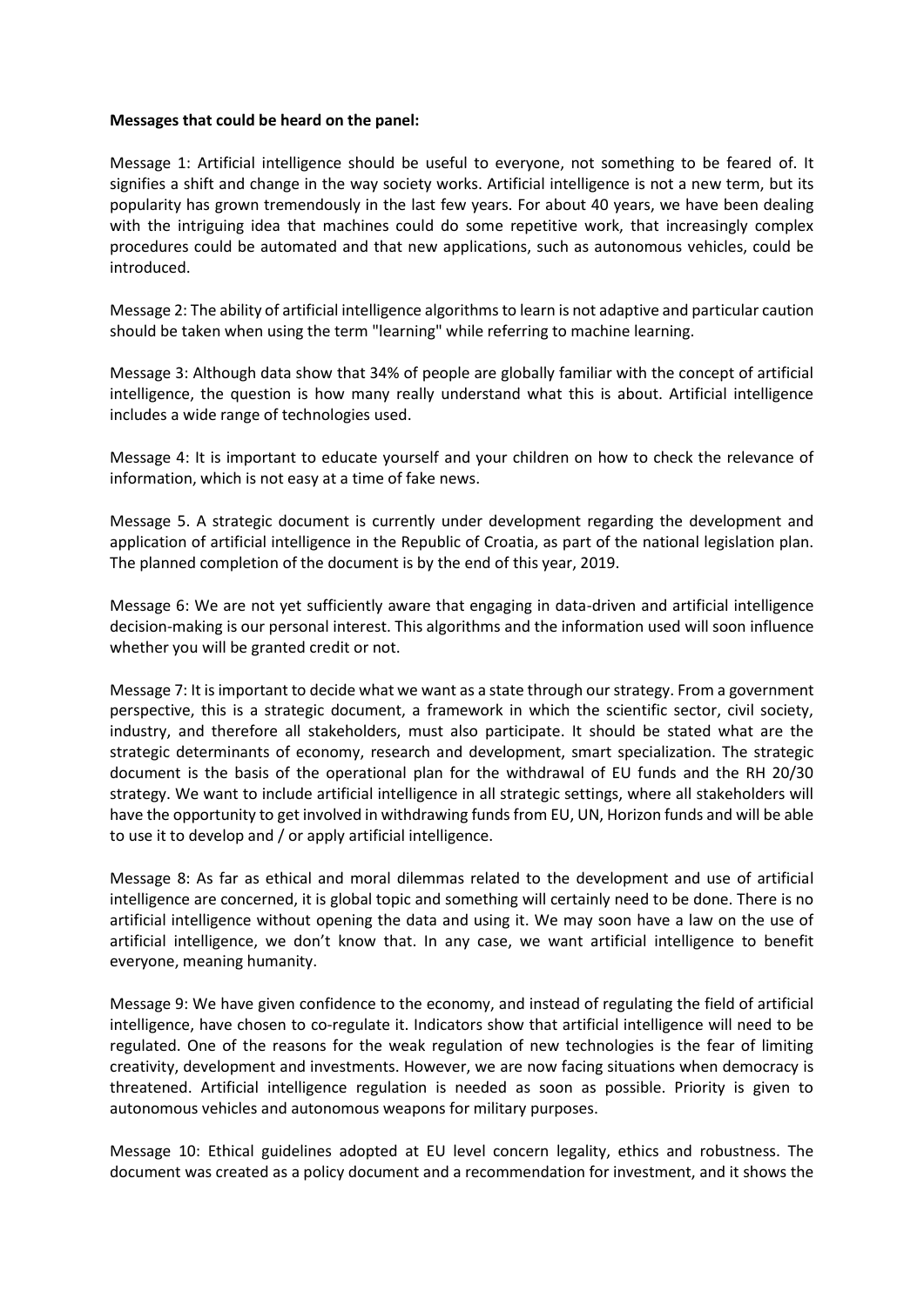direction in which the European Union is heading in terms of regulation, which is learning from mistakes, so that the system can be further improved. It is important to say that there are 52 members in this high level group within the European Commission, most of them related to the IT industry, with very few members of civil society and academia. The agenda is imposed on us by the industry itself and that is not good. Protecting fundamental human rights, a derivative of protecting privacy right is the key. It is time for EU countries to realize the seriousness and the threat of producers and vendors building regulation.

Message 11: It is recommended that new technologies, including artificial intelligence, be provided with legality through the possibility of more detailed special regulation.

Message 12: So far, more attention has been paid to ethical principles in the development and application of artificial intelligence, and less to regulation. Now is the time for regulation.

Message 13: On the other hand, over-regulation discourages investors.

Message 14: The economy has done a lot to implement the General Regulation on the Protection of Personal Data. However, the state has not done enough. GDPR shows the direction state wants to go in regulating artificial intelligence - transparency and accountability are fundamental principles.

Message 15: The Centre for Artificial Intelligence at the Faculty of Electrical Engineering and Computing recently opened. FER has been addressing this topic since long. It is increasing the visibility of AI technology to the economy by fostering a connection with the economy and offering research sites for smaller companies that cannot afford strong R&D.

Message 16: Artificial intelligence can be divided into weak and strong intelligence. Strong intelligence possesses human capabilities - read texts, interpret images. Current artificial intelligence systems are not able to have strong intelligence. What can be accomplished right now is poor intelligence - solving highly specialized tasks. E.g. in search engines after typing the term, you are offered similar content, this analysis was made using artificial intelligence.

Message 17: In dealing with artificial intelligence, the ability to use natural language (passing the Turing test) is important. A new term - language technology - has been introduced. It is important to understand technology and linguistics in this area, preferably in one person, and there are few such experts. The use of natural language is important, we will have robots in the house soon. We will interact with them naturally. Only part of the natural language can be covered by the rules. Each of us uses words in a slightly different way. Artificial intelligence does not know what to do with metaphors. Will artificial intelligence overcome this barrier? If the computer manages to recognize speech and understand the message, connect it to the plenary concept, where we are here with Croatian language. It is important to incorporate language technologies into the national AI strategy.

Message 18: Croatian is the 24th official language of the EU and this information is extremely important. The Republic of Croatia must take care to preserve the language as a cultural heritage. Research shows that 50% of customers shop at a web shop only if the store web page is in their language. 60% of customers would pay more if there was a product description on the store's website in their language. Unless we take care the Croatian language takes place in the field of artificial intelligence and emerging technologies, we will remain on the other side of the digital divide of the digital single market. One part of the EU funds available through the CEF telecoms fund is provided for digital translation, e.g. you can access Europeana [\(https://www.europeana.eu/\)](https://www.europeana.eu/) in your own language.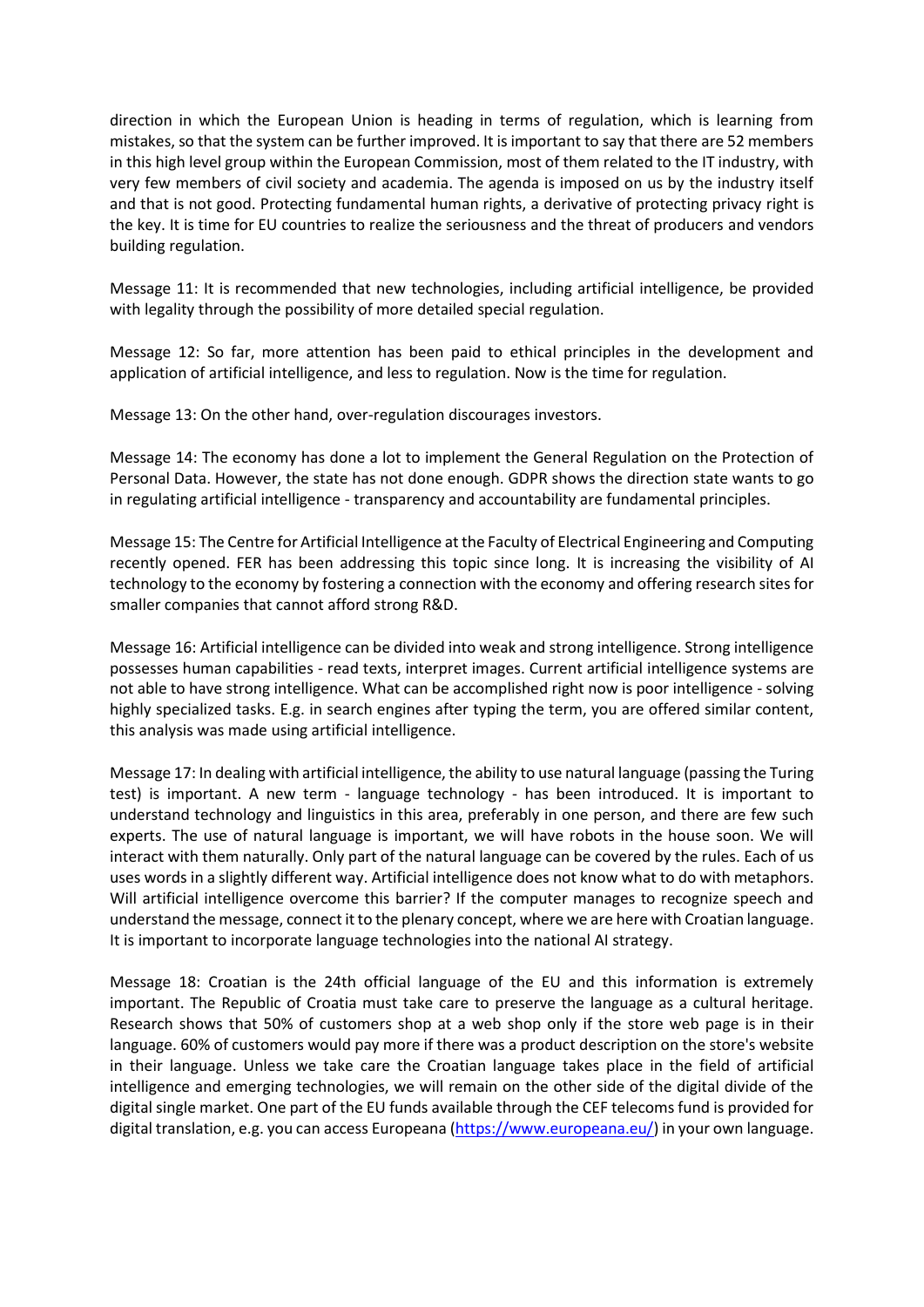Message 19: Until recently, the main paradigm was statistical machine translation, and the current one is neural machine translation. E-Translation is a service provided by the European Commission to public administrations, academia, small and large businesses and can be used to translate from one EU language to another, including Icelandic, Norwegian.

Message 20: For the time being, artificial intelligence in medicine is being applied mostly in the field of computer vision through projects at FER. Examples of image or text analysis are examples of data analysis. How easy it is to fool algorithms. How to teach them not to make mistakes? How far are we from self-driving cars? It's already here. This should always be seen as helping the driver. This area needs to be regulated, autonomous vehicles are allowed on the road provided there is a person in the car. A lot is being done in the area of maritime transport. Legal regulation should be seriously considered.

Message 21: The problem with source code publishing is that it is copyrighted. You cannot find out what the algorithms that made using your data look like. The question arises of responsibility for the errors made in the algorithm.

Message 22: The issue of responsibility is not a new question. Earlier, there was a possibility that the engineer had wrongly connected a mechanical or electrical part in, for example, a car, causing damage and someone getting hurt. This happened even before the widespread use of artificial intelligence.

Message 23: The strategy cannot specify details, such as exactly what jobs can be replaced by robots. But human resources management and education is an important part of the strategy. Some jobs will disappear, others will be created. Germany is the country with the largest number of robots, and they are looking for a worker now more than ever. Predictions are that digital technologies will be just as important in schools as subjects of Croatian language and mathematics. In the next half year, the South East European Center for Entrepreneurial Learning (SEECEL) at Kajzerica in Zagreb should be completed and ready for operation.

Message 24: When you need to develop some language technology, you have to invest a certain amount of research hours, which is of course easier to do in larger and richer countries. Industries are eager to participate in the development of artificial intelligence and other emerging technologies. We are fortunate that the Croatian language is one of the official languages of the EU and that EU funds are available to us for the development of language technologies and for "smaller" languages.

Message 25: The question is whether we will give legal personality to robots. We have not yet reached the level that artificial intelligence decides human destinies. Artificial intelligence is at the level of assistance and automation of individual processes. One of the important uses of artificial intelligence is to analyse radiological images to assist radiologists.

Message 26: Can artificial intelligence make the wrong decision or deliver the wrong information? It can, as a human being can. But for a human being there is a certified system that ensures his or her level of knowledge and skills. Will we also have such protocols for robots?

Message 27: It is important to teach children the ability to think abstractly, learning grammar, math, and music can greatly help. Algebra is at the root of each of these areas. It is important to learn meta grammar, that is, to learn that you can easily learn any grammar.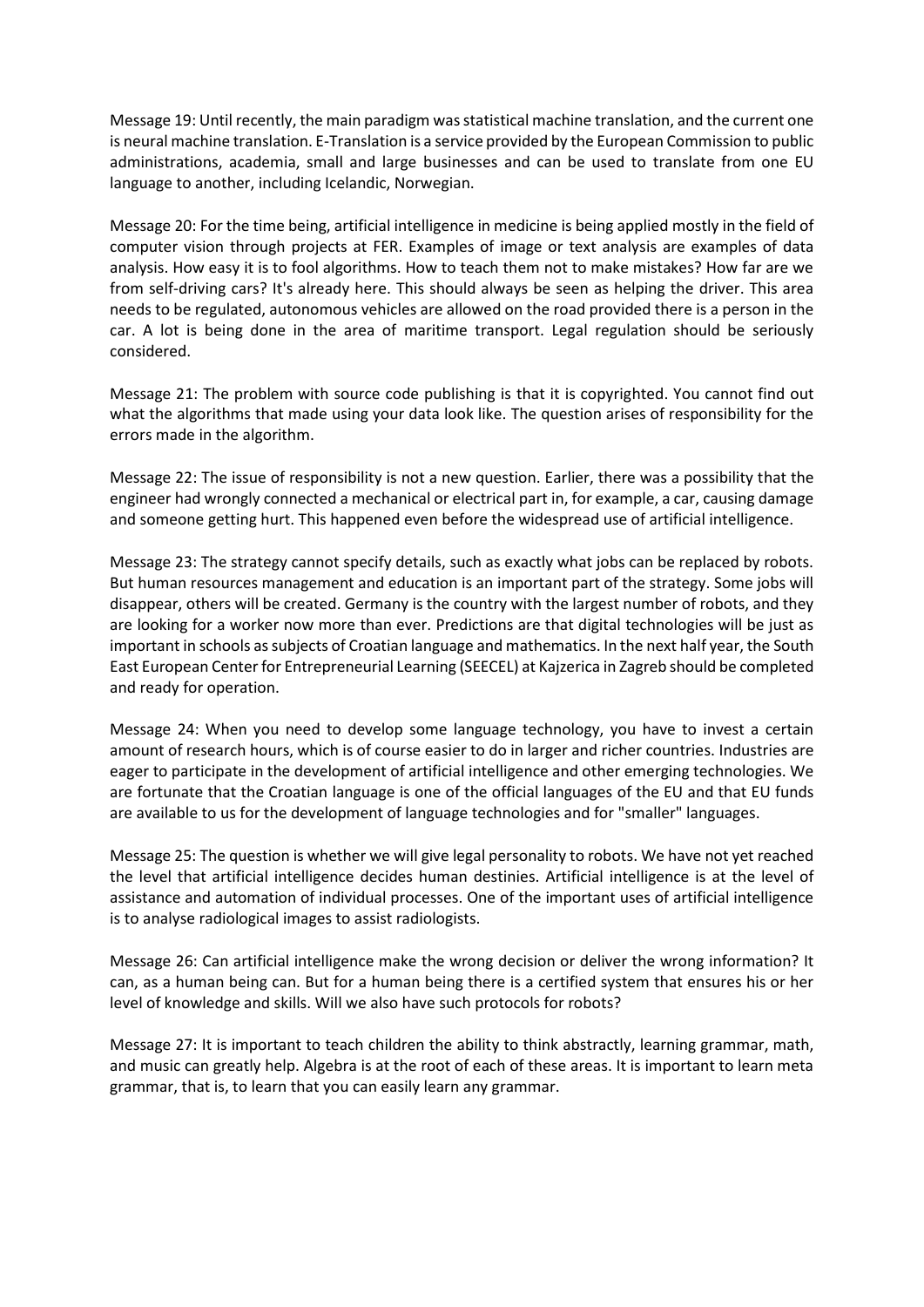

Participants in the panel discussion on artificial intelligence

# <span id="page-13-0"></span>**Audience**

The Forum was attended by 70 participants. The presence of participants from different stakeholders was fairly evenly distributed among the government, private sector and academia, while civil society representatives were less represented.



The audience actively participates in panel discussion on 5G networks